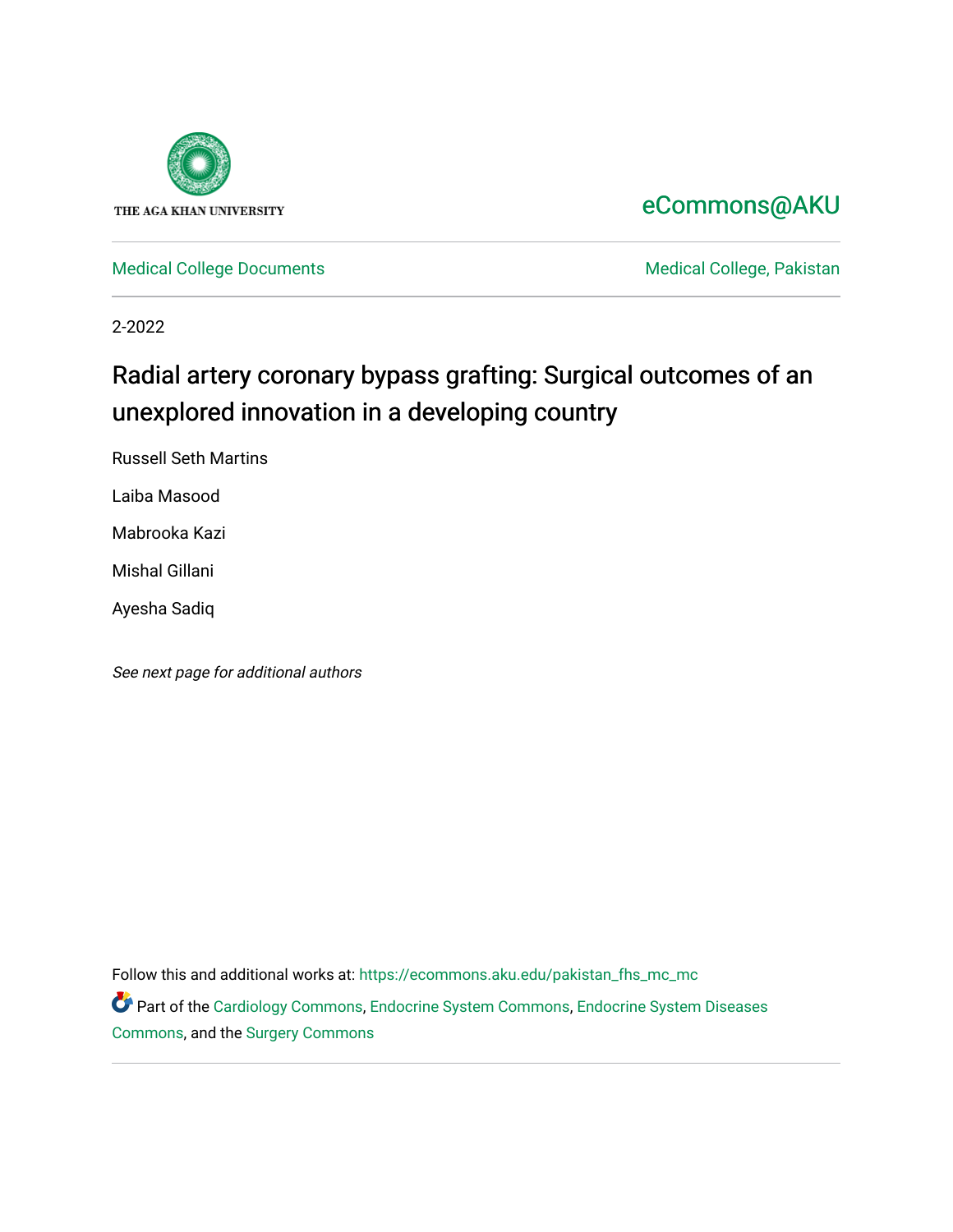### Authors

Russell Seth Martins, Laiba Masood, Mabrooka Kazi, Mishal Gillani, Ayesha Sadiq, Hina Inam, and Saulat Fatimi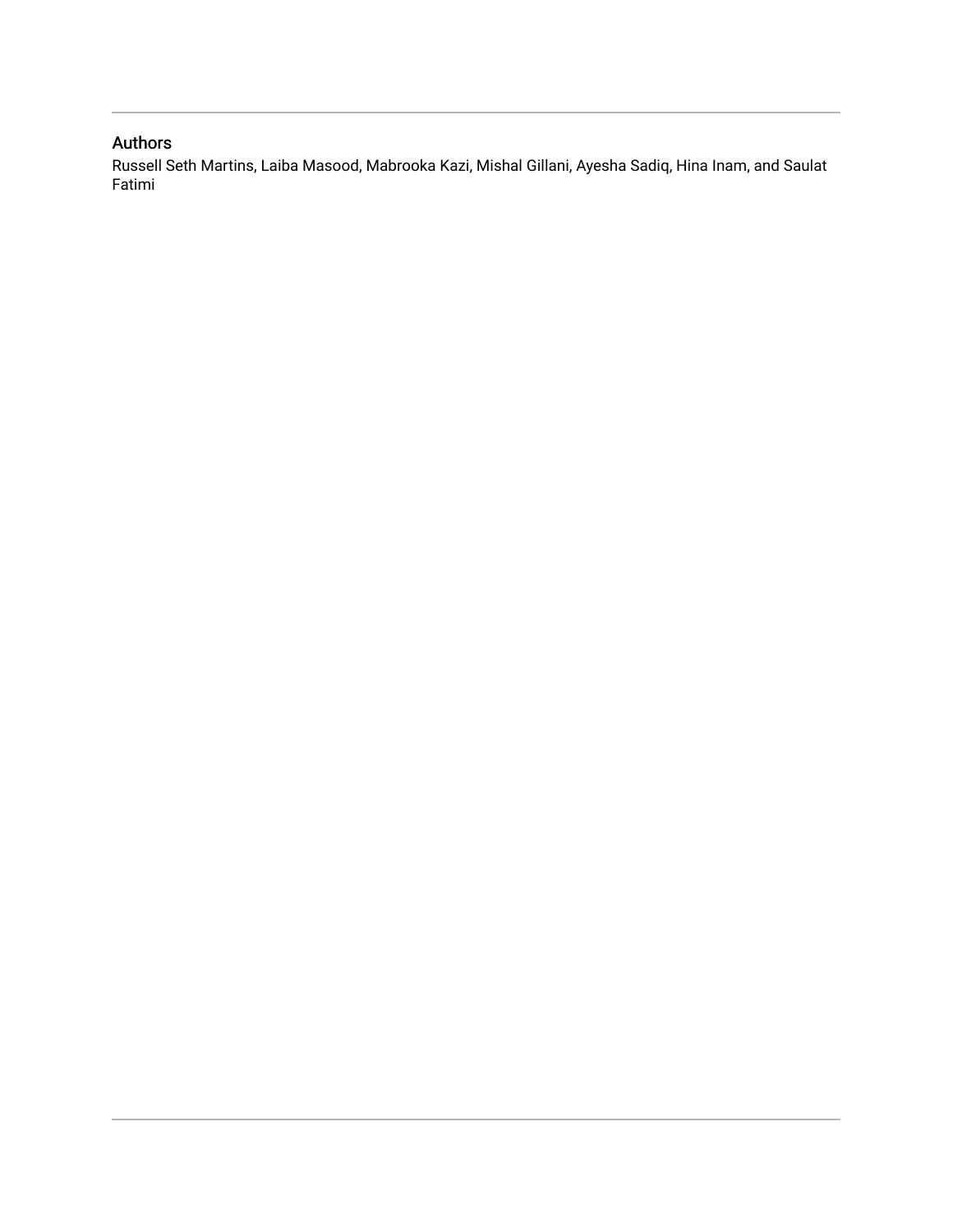# STUDENTS' CORNER PILOT STUDY

## **Radial artery coronary bypass grafting: Surgical outcomes of an unexplored innovation in a developing country**

Russell Seth Martins,1 Laiba Masood,2 Mabrooka Kazi,3 Mishal Gillani,4 Ayesha Sadiq,5 Hina Inam,6 Saulat Hasnain Fatimi7

### **Abstract**

**Objective:** To explore postoperative outcomes, particularly prolonged length of hospital stay, in radial artery coronary artery bypass graft patients in a tertiary-care setting.

**Methods:** The pilot prospective cohort study was conducted at the Aga Khan University Hospital, Karachi, from September 2019 to September 2020, and comprised adult patients of either gender due to undergo coronary artery bypass grafting for coronary artery disease involving two or more vessels. The subjects were approached for the use of their radial artery as a conduit. Prolonged length of hospital stay was defined as postoperative stay >9 days. Multivariable logistic regression was used to identify independent predictors of the length of hospital stay. Data was analysed using SPSS 21.

**Results:** Of the 97 patients, 84(86.6%) were males. The overall mean age of the sample was 58.33±8.34 years. Mean length of hospital stay was 8.10±2.37 days, and 23(23.7%) patients had prolonged stay. Higher age was a significant predictor of prolonged hospital stay (p<0.05). Besides, 23(23.7%) patients developed acute kidney injury. There was no incidence of wound, infection or deep venous thrombosis, while 1(1.03%) patient had to be reopened due to excessive postoperative bleeding, and it represented the lone mortality.

**Conclusion:** Patient age was found to be a significant predictor of prolonged hospital stay in patients undergoing radial artery coronary artery bypass graft, while almost a quarter of the sample was affected by acute kidney injury. **Keywords:** Coronary artery bypass graft, Radial artery, Prolonged length of stay, Acute kidney injury, Ejection fraction. (JPMA 72: S-106 [Suppl. 1]; 2022)

**DOI:https://doi.org/10.47391/JPMA.AKU-22** 

### **Introduction**

The bypass vessel conduits most frequently used in coronary artery bypass grafting (CABG) are the left internal mammary artery (LIMA) and the greater saphenous vein (SVG), with the graft of LIMA to the left anterior descending (LAD) artery acknowledged as the gold standard.1 However, grafts from the right internal mammary artery (RIMA) and the radial artery (RA) have also been used. Moreover, both arterial grafts have been found to have better long-term clinical benefit compared to the SVG, leading to recommendations in favour of RA as the preferred second conduit after LIMA in multi-vessel CABG.2,3

Despite the first use of a RA graft in  $1973<sup>4</sup>$  its use as the second-choice conduit has been limited in Pakistan in favour of the more conventional SVG. As such, scarce information is available on the surgical outcomes and risk factors associated with RA grafts in the Pakistani

1,2,4,5Year 5 Medical Student, 3Year 3 Medical Student, Medical College, Aga Khan University, Karachi, 6,7Department of Cardiothoracic Surgery, Aga Khan University Hospital, Karachi, Pakistan.

**Correspondence:** Saulat Hasnain Fatimi. Email: saulat.fatimi@aku.edu

population. The use of RA as the second conduit is associated with shorter post-operative length of hospital stay (LOS) possibly due to the lower risk of harvest-site infection compared to the SVG.5

Prolonged length of post-operative hospital stay (PLOS) has been recognised as an important outcome, as it incurs increased hospital resource utilisation and higher patient costs. Although PLOS has been studied extensively in CABG procedures<sup>6-8</sup> overall, where the SVG is the most commonly chosen second conduit after LIMA, there is little research regarding PLOS in CABG procedures where the RA serves as the second-choice conduit. This is particularly the case in developing countries, such as Pakistan, where the additional cost and expenditure resulting from PLOS adds further burden to an already resource-constrained healthcare system.

The current study was planned to explore post-operative outcomes, in particular PLOS, and associated factors amongst patients undergoing CABG with RA grafting in a tertiary-care setting.

### **Patients and Methods**

The pilot prospective cohort study was conducted at the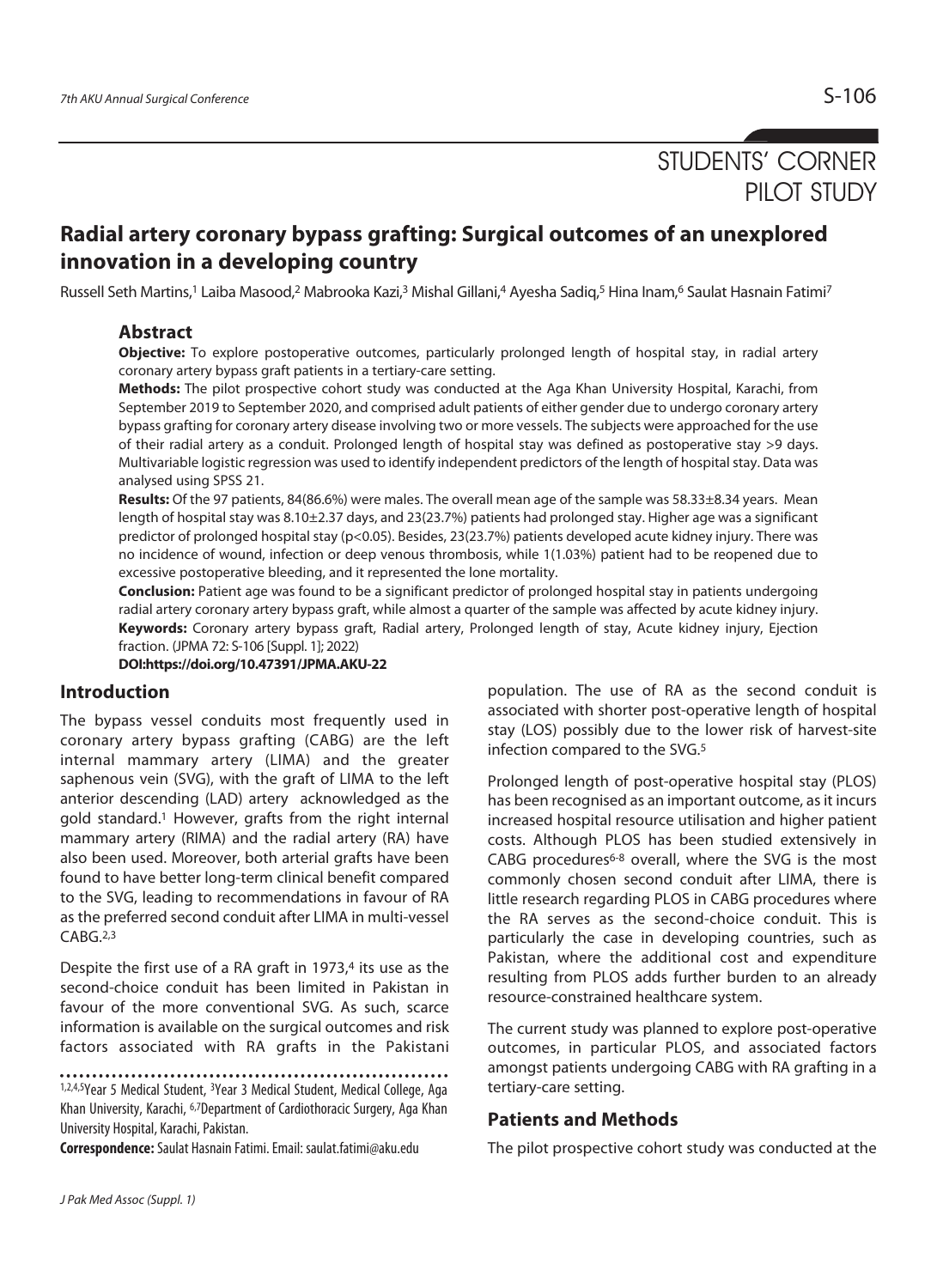Department of Cardiothoracic Surgery, Aga Khan University Hospital (AKUH), Karachi, from September 2019 to September 2020. After approval from the institutional ethics review board, all adult patients, both male and female, undergoing CABG for coronary artery disease involving two or more vessels were approached. Informed consent was taken from all patients whereby they agreed to the use of the RA as the second conduit along with LIMA in their CABG surgery. Patients who refused consent to RA harvest and those with an abnormal modified Allen's Test, with capillary refill taking >12 seconds, were excluded.9 The RA graft was anastomosed to the right side of the coronary vasculature when the lesion in the right was >90% occlusive, and on the left side when the lesion in the left was >70% occlusive.

Data was collected from patients' charts and medical records through the online patient data system using a structured proforma which included patients' preoperative, intra-operative and post-operative characteristics.

Ejection fraction (EF) was defined as the proportion of blood pumped out of the ventricles with each contraction, and the cut-off value was taken as 55%.10

Acute kidney injury (AKI) was diagnosed if any one of the three criteria were fulfilled: rise >0.3mg/dl in serum creatinine levels within 48 hours, or 1.5-fold rise in serum creatinine levels from baseline within seven days, and a reduction in urine output <0.5ml/kg/day for at least 6 hours.11

Body mass index (BMI) was categorised according to the World Health Organisation (WHO) ranges for adult Asians.12

There is no universally-prescribed cut-off value for PLOS has been described in literature. Thus, PLOS was defined as any post-operative hospital stay longer than the 75th percentile of the overall sample which was the equivalent of >9 days in our sample. The selection of this cut-off was agreed upon by the cardiothoracic surgeons and is consistent with other studies which use the 75th percentile to define PLOS after cardiac surgery.8,13

In terms of sample size calculation, it was hypothesised that 30% patients would experience PLOS. The hypothesis was made in the absence of previous studies exploring the incidence of PLOS after CABG using RA. The minimum sample size was calculated using OpenEpi calculator14 with a finite population size of 300 cases, which is the annual volume of CABG procedures at AKUH, and 95% confidence level. As the current study was a pilot research, at least 50% of the required sample size of 156 was considered sufficient.

Data was analyzed using SPSS 21. For the comparison of data, independent sample t-tests and chi-squared tests were used, as appropriate. Subsets of the sample according to pre-existing hypertension (HTN) were also analysed. Univariable and multivariable regression analyses were performed. Factors with p<0.25 on univariate analysis were included in multivariable analysis. Odds ratios (OR) with 95% confidence interval (CI) were worked out. All possible associations of PLOS with pre-operative, intra-operative and post-operative independent variables were assessed. P<0.05 was considered statistically significant in all cases.

### **Results**

Of the 97 patients, 84(86.6%) were males. The overall mean age of the sample was 58.33±8.34 years. There were 66(68%) patients categorised as obese. The most common co-morbid was HTN 72(74.2%). There were 81(83.5%) cases of triple-vessel CABG. In addition to RA and LIMA, the most commonly used vessel was SVG 93(95.9%). The most common sites of distal anastomosis of the RA graft were the posterior descending artery (PDA) 47(48.5%) and the obtuse marginal artery (OMA) 26 (26.8%).

Pacing wires (PWs) were used in 26(26.8%) cases. The mean length of stay in the cardiac intensive care unit (CICU) was  $1.2\pm0.54$  days, or  $28.8\pm12.96$  hours. There was no incidence of wound infection, chest infection, urinary tract infection (UTI) or deep venous thrombosis (DVT) in the sample. There was 1(1.03%) case that needed to be reopened due to excessive post-operative bleeding and it was the lone mortality in the cohort. Pre-operative, intraoperative, and postoperative characteristics are summarized in Table-1.

Mean LOS was 8.10±2.37 days, and 23(23.7%) patients had PLOS. The PLOS group had a significantly greater age at surgery 61.65±8.13 years compared to 57.30±8.18 years in 74(76.3%) patients who did not have PLOS (p=0.028). In addition, a significant association was also found between PLOS and the use of PWs, with 10(43.5%) of the PLOS patients having a PW compared to 16(21.6%) of non-PLOS patients (p=0.039).

Among the 72(74.2%) patients with HTN, the duration of mechanical ventilation was shorter in the PLOS group 6.13±4.88 hours compared to the non-PLOS group 9.48±7.69 hours (p=0.042).

There were 48(49.5%) patients with EF <55%. T2DM was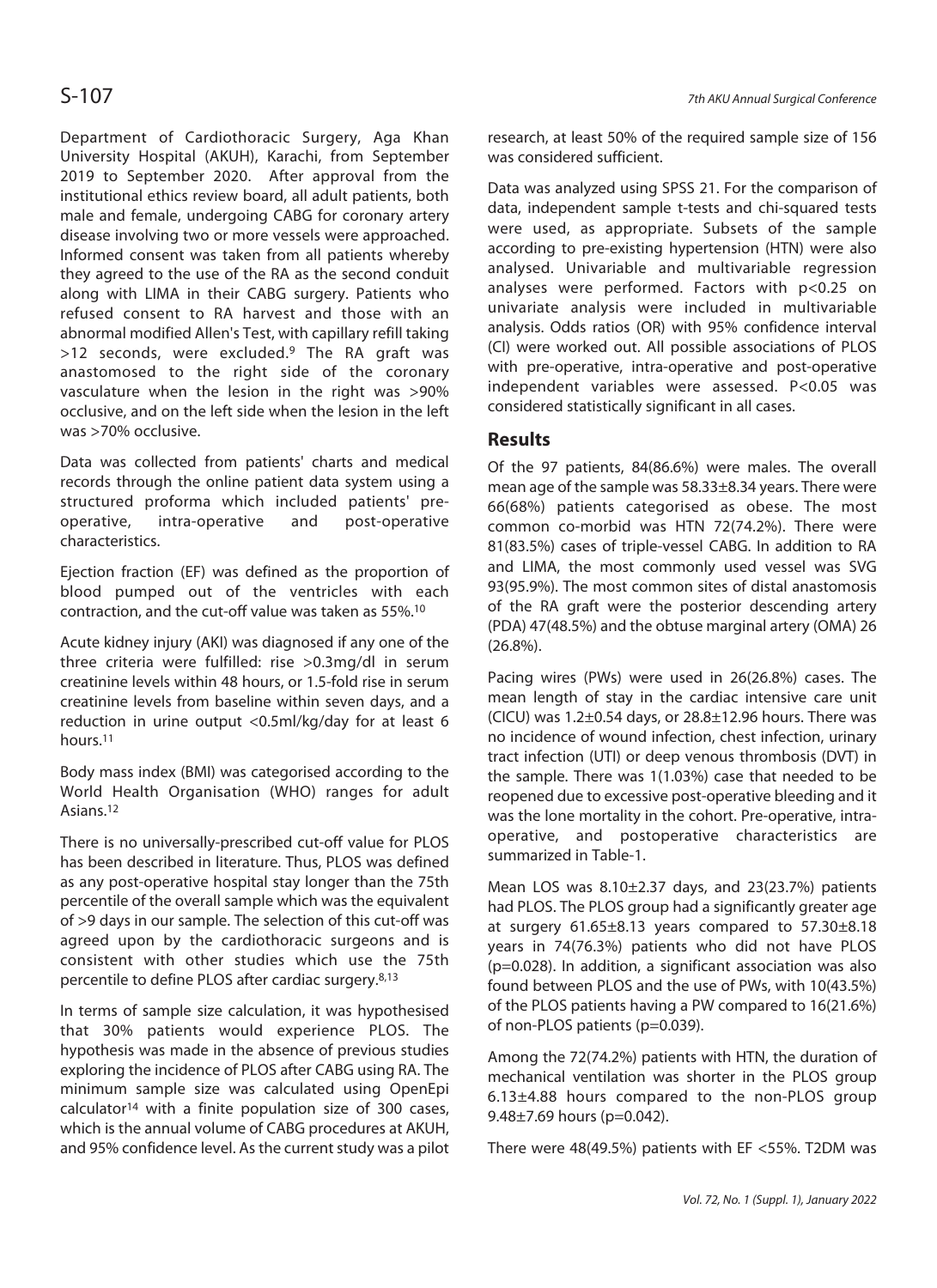**Table-1:** Patient pre-operative, intra-operative and post-operative characteristics.

| <b>Variables</b>                       | <b>Total</b>                 | <b>Prolonged Length of Stay</b> |                               | <b>P-Value</b> |
|----------------------------------------|------------------------------|---------------------------------|-------------------------------|----------------|
| N (%)                                  |                              | Yes                             | No                            |                |
|                                        |                              |                                 |                               |                |
| Age (Years)                            | 97 (100)<br>$58.33 \pm 8.34$ | 23(23.7)<br>$61.65 \pm 8.13$    | 74 (76.3)<br>$57.30 \pm 8.18$ | 0.028          |
| Gender                                 |                              |                                 |                               |                |
| Male                                   | 84 (86.6)                    | 19 (82.6)                       | 65 (87.8)                     | 0.5            |
| Female                                 | 13(13.4)                     | 4(17.4)                         | 9(12.2)                       |                |
|                                        | $27.81 \pm 4.93$             | $27.91 \pm 4.56$                | $27.77 \pm 5.07$              | 0.909          |
| BMI (kg/m2)<br><b>BMI Class</b>        |                              |                                 |                               |                |
|                                        | 1(1.0)                       |                                 | 0(0)                          |                |
| Underweight                            |                              | 1(4.3)                          |                               |                |
| Normal                                 | 12 (12.4)                    | 1(4.3)                          | 11 (14.9)                     | 0.182          |
| Overweight                             | 18 (18.6)                    | 3(13.0)                         | 15(20.3)                      |                |
| Obesity I                              | 36(37.1)                     | 11(47.8)                        | 25 (33.8)                     |                |
| Obesity II                             | 30(30.9)                     | 7(30.4)                         | 23(31.1)                      |                |
| EF < 55%                               | 48 (49.5)                    | 13(56.5)                        | 35 (47.3)                     | 0.44           |
| <b>Present Comorbids</b>               |                              |                                 |                               |                |
| <b>HTN</b>                             | 72 (74.2)                    | 16(69.6)                        | 56 (75.7)                     | 0.558          |
| T2DM                                   | 49 (50.5)                    | 12(52.2)                        | 37(50.0)                      | 0.885          |
| <b>IHD</b>                             | 61(62.9)                     | 13(56.5)                        | 48 (64.9)                     | 0.469          |
| Smoker                                 | 23(23.7)                     | 6(26.1)                         | 17(23.0)                      | 0.759          |
| COPD                                   | 3(3.1)                       | 2(8.7)                          | 1(1.4)                        | 0.139          |
| <b>Others</b>                          | 16(16.5)                     | 6(26.1)                         | 10(13.5)                      | 0.198          |
| <b>IABP</b>                            |                              |                                 |                               |                |
| Yes                                    | 2(2.1)                       | 2(8.7)                          | 0(0)                          | 0.054          |
| No                                     | 95 (97.9)                    | 21 (91.3)                       | 74 (100)                      |                |
| <b>Surgery Duration (mins)</b>         | $227.69 \pm 61.97$           | $251.87 \pm 91.23$              | $220.18 \pm 47.96$            | 0.112          |
| <b>Bypass</b>                          |                              |                                 |                               |                |
| <b>Double Vessel</b>                   | 4(4.1)                       | 1(4.3)                          | 3(4.1)                        |                |
| <b>Triple Vessel</b>                   | 81 (83.5)                    | 19 (82.6)                       | 62 (83.8)                     | 0.991          |
| Quadruple Vessel                       | 12 (12.4)                    | 3(13.0)                         | 9(12.2)                       |                |
| XCT (mins)                             | $58.68 \pm 16.39$            | $63.39 \pm 17.27$               | $57.22 \pm 15.95$             | 0.115          |
| CPBT (mins)                            | $106.55 \pm 28.69$           | $110.87 \pm 28.95$              | $105.20 \pm 28.68$            | 0.411          |
| <b>Pacing Wire</b>                     |                              |                                 |                               |                |
| Yes                                    | 26 (26.8)                    | 10(43.5)                        | 16(21.6)                      | 0.039          |
| No                                     | 71(73.2)                     | 13(56.5)                        | 58 (78.4)                     |                |
| <b>Duration of Ventilation (Hours)</b> | $8.09 \pm 6.62$              | $6.87 \pm 5.49$                 | $8.47 \pm 6.93$               | 0.313          |
| CICU Stay (Days)                       | $1.20 \pm 0.54$              | $1.41 \pm 0.91$                 | $1.14 \pm 0.34$               | 0.161          |
| Acute Kidney Injury (AKI)              | 23(23.7)                     | 8(34.8)                         | 15(20.3)                      | 0.153          |
| Chest Tube Day 1 (ml)                  | $542.00 \pm 287.59$          | $565.67 \pm 164.16$             | $536.08 \pm 311.71$           | 0.724          |
| Chest Tube Day 2 (ml)                  | $357.05 \pm 242.20$          | $487.35 \pm 366.90$             | $310.90 \pm 160.43$           | 0.071          |

BMI: Body mass index, EF: Ejection fraction, HTN: Hypertension, T2DM: Type 2 diabetes mellitus, IHD: ischaemic heart disease, COPD: Chronic obstructive pulmonary disease, XCT: Cross-clamp time. CPBT: Cardiopulmonary bypass time, CICU: Cardiac intensive care unit.

significantly more common (30/48 or 62.5% vs. 19/49 or 38.8%; p=0.019) and chest drain output in the first 48 post-operative hours was significantly higher (1038.53±450.13ml vs. 818.37±197.00 ml; p=0.007) in such patients.

Patients with ischaemic heart disease (IHD) had a significantly longer duration of ventilation 9.03± 7.5 hours than those without IHD 6.50±4.4 hours (p=0.039). Patients with HTN had a significantly longer duration of ventilation 8.74±7.3 hours than those not having HTN 6.24±3.8 hours (p=0.032). Among the HTN group, patients with EF <55%

had a significantly higher post-operative creatinine 1.20±0.40mg/dL than those with EF >55% 1.04±0.19mg/dL (p=0.043).

Of the entire sample, 23(23.7%) patients developed AKI. The AKI group had a significantly higher pre-operative haemoglobin (Hb) 13.83±1.62mg/dL than the rest 13.06±1.39mg/dL (p=0.027), higher pre-operative creatinine 1.09±0.27mg/dL than the rest 0.93±0.22mg/dL (p=0.005) and post-operative day 1 (POD-1) creatinine 1.54±0.31mg/dL than the rest 0.98±0.19 (p<0.001). Patients in the AKI group also had a greater decrease in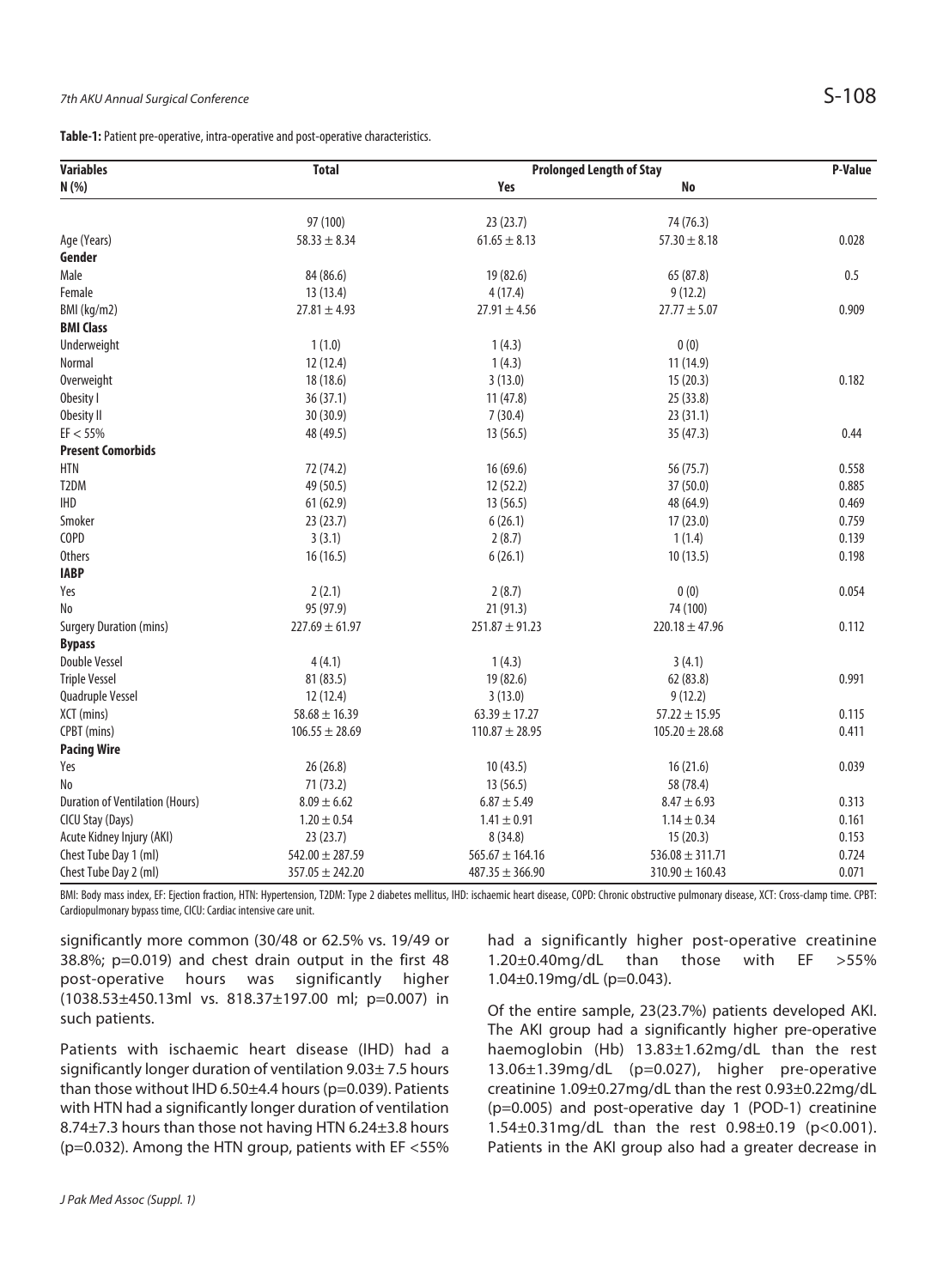**Table-2:** Univariable and multivariable regression analysis.

| <b>Variables</b>                | cOR (95% CI)               | a0R (95% CI)            |
|---------------------------------|----------------------------|-------------------------|
| Age                             | $1.076(1.007-1.151)$ **    | $1.129(1.010-1.263)$ ** |
| Gender                          |                            |                         |
| Male                            | $0.658(0.182 - 2.375)$     |                         |
| Female                          | Reference                  |                         |
| $BMl$ (kg/m <sup>2</sup> )      | 1.006 (0.915-1.106)        |                         |
| <b>Present Comorbids</b>        |                            |                         |
| HTN                             | $0.735(0.261 - 2.068)$     |                         |
| T <sub>2</sub> DM               | 1.091 (0.428-2.783)        |                         |
| <b>IHD</b>                      | $0.704(0.272 - 1.825)$     |                         |
| <b>Ejection Fraction</b>        |                            |                         |
| <b>Normal</b>                   | Reference                  |                         |
| <b>Borderline</b>               | $0.480(0.98-2.342)$        |                         |
| Reduced                         | 1.559 (0.417-5.828)        |                         |
| <b>Surgery Duration (mins)</b>  | $1.008(0.999 - 1.016)$ *   | 1.129 (0.989-1.015)     |
| XCT (mins)                      | 1.022 (0.994-1.051)        |                         |
| CPBT (mins)                     | 1.007 (0.991-1.024)        |                         |
| <b>Pacing Wire</b>              |                            |                         |
| Yes                             | 2.788 (1.033-7.527) **     | 2.901 (0.632-13.309)    |
| No                              | Reference                  | Reference               |
| Duration of Ventilation (Hours) | $0.957(0.878 - 1.043)$     |                         |
| CICU Stay (Days)                | 2.358 (0.906-6.144) *      | 2.134 (0.732-6.223)     |
| Chest Tube Day 1 (ml)           | 1.000 (0.998-1.002)        |                         |
| Chest Tube Day 2 (ml)           | $1.003(1.0002 - 1.006)$ ** | 1.003 (0.999-1.006)     |

 $*$  p < 0.25. \*\* p < 0.05.

cOR: Crude odds ratio, aOR: Adjusted odds ratio, CI: Confidence interval, BMI: Body mass index, HTN: Hypertension, T2DM: Type 2 diabetes mellitus, IHD: ischaemic heart disease, COPD: Chronic obstructive pulmonary disease, XCT: Cross-clamp time, CPBT: Cardiopulmonary bypass time, CICU: Cardiac intensive care unit.

Hb post-operatively 3.82±1.59g/dL than the rest  $3.15 \pm 1.46$ g/dL (p=0.063).

On univariate regression analysis with PLOS as the

outcome, age, PW, and chest drain output on POD-2 were found to be significant predictors of development of PLOS along with surgery duration and duration of CICU stay (p<0.25). Only age remained a significant predictor of PLOS on multivariable analysis (p<0.05) (Figure). Older patients were significantly more likely to have PLOS (Table-2).

### **Discussion**

The current study revealed overall favourable outcomes with the use of RA as a conduit in CABG. The incidence of PLOS and AKI (both 23.7%) represented the main sources of post-operative morbidity. Age was found to independently predict PLOS, while PW and chest drain output on POD-2 were significant predictors on univariable analysis.

Higher age has been found to be a predictor of PLOS post-CABG earlier as well.7,15 The mean post-operative LOS in the current study was similar to an earlier study.16 The mean age in the current study was lower than that what has been reported in most earlier studies,<sup>17,18</sup> while it matched the finding of a study conducted at AKUH in 2016. As age increases in adults, there is an increase in frailty and a decrease in physiological reserves, which comparatively retards their ability to recover postoperatively. The use of a PW has also been shown to lead to longer post-operative LOS.19 Patients requiring a PW have been found to have a higher age, and a greater incidence of preoperative arrhythmias<sup>20</sup> and T2DM.<sup>19</sup> The percentage of patients in the current cohort requiring a PW was 26.8%, which is considerably higher than earlier reports.8,18



**Figure:** Pre-operative risk factors and post-operative outcomes.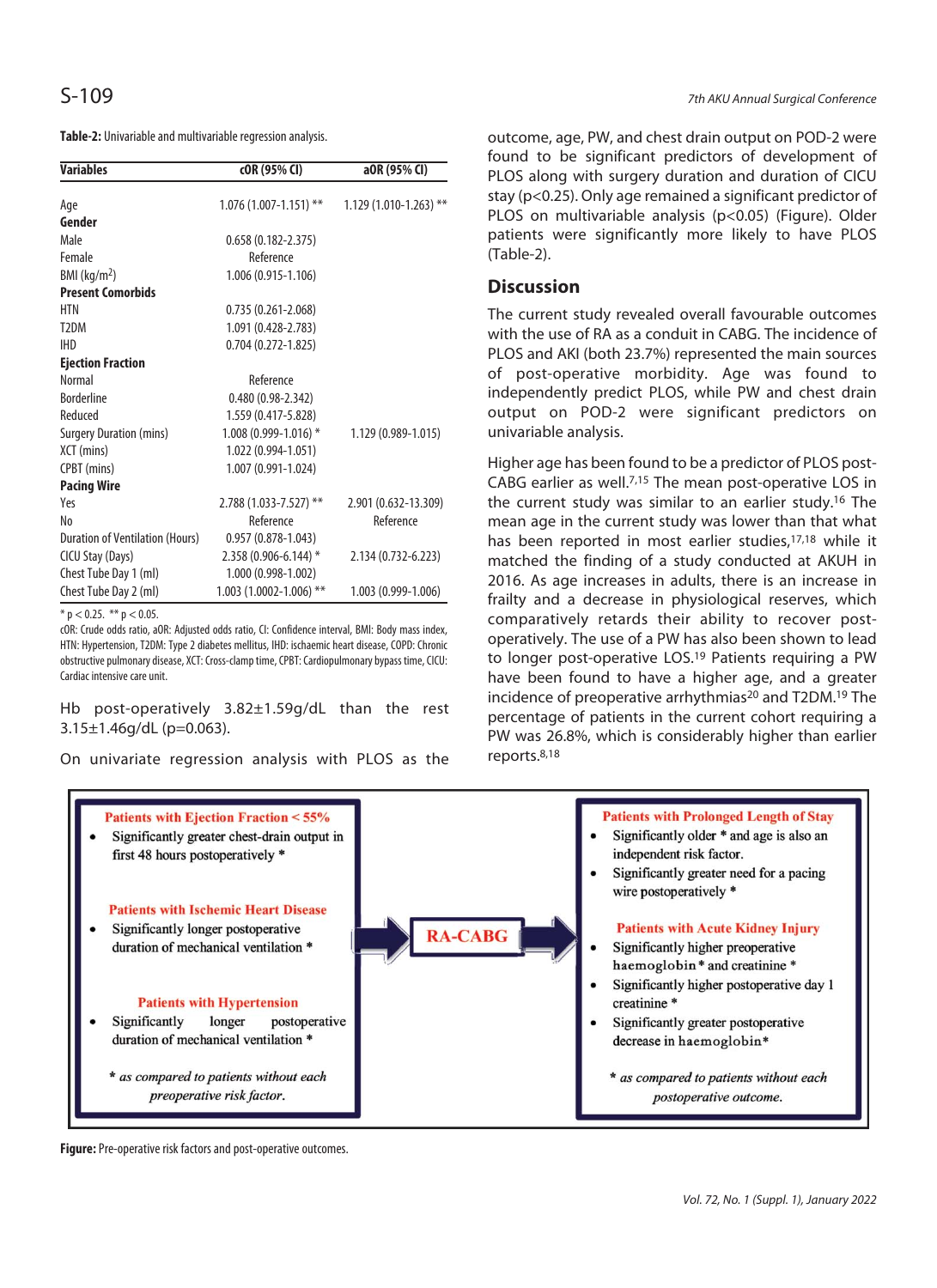The current results showed that patients who developed post-operative AKI had higher pre-operative serum creatinine and POD-1 creatinine along with higher preoperative Hb. A raised pre-operative creatinine level may indicate a worse pre-operative renal function, or possibly background pre-existing chronic kidney disease (CKD).21 Thus, developing AKI after CABG may be an exacerbation of it in the form of 'acute-on-chronic' kidney disease.22 The POD-1 creatinine levels were also significantly higher in the group of patients who developed AKI. Even a minimal increase in creatinine early in the post-operative period can increase the risk of post-operative mortality.23 Patients who developed AKI lost on average 3.82±1.59 g/dL of Hb compared to 3.15±1.46g/dL lost by patients who did not develop AKI. There are numerous studies having shown that increased peri-operative bleeding increases the risk of post-operative complications, including AKI.24-26 Moreover, early post-operative decreases in Hb concentration are also strongly associated with AKI development.27 Early identification and management of patients can help reduce the burden of AKI after RA-CABG. This includes pre-operative imaging of the genitourinary tract and the glomerular filtration rate (GFR) measurement, given the association of coronary artery disease (CAD) and CKD,28 as well as optimising surgical techniques to decrease surgery duration and intra-operative blood-loss, and judicious use of nephrotoxic drugs, such as vancomycin, postoperatively.

Lower pre-operative EF (<55%) was associated with greater chest drain output over the first two PODs. This association has been demonstrated in a few prior studies where lower EF was associated with increased chest drain output,29 excessive bleeding30 and a higher risk of reoperation for excessive bleeding from the chest.31,32 There was a significantly higher percentage of patients with T2DM in the EF <55% group compared to the EF >55% group. Patients with pre-existing T2DM and reduced EF represent a challenging population for CABG surgery due to the greater risk of post-operative complications,33 including long-term mortality.34 A study35 showed that use of RA as the second-choice conduit instead of SVG conferred a late-survival advantage in diabetics undergoing CABG, supporting the use of the arterial conduit in this patient population.

A major limitation of the current study was its small sample size, resulting from a high rate of patient refusal for RA harvesting. Furthermore, this was a single-centre study, thereby its findings may not be generalisable. However, there is an absolute lack of research in developing countries regarding indicators, such as

reduced pre-operative EF along with post-operative adverse outcomes, including PLOS and development of AKI associated with patients undergoing RA-CABG. Thus, the study can serve as the basis for future studies on the subject.

### **Conclusion**

Although outcomes of RA-CABG were generally favourable, there were a few important associations, including patient age which was found to be a significant predictor of PLOS. Moreover, reduced EF was associated with greater post-operative chest tube drainage. Higher pre-operative creatinine and greater post-operative change in Hb were associated with AKI development.

### **Disclaimer:** None.

**Conflict of Interest:** None.

### **Source of Funding:** None.

### **References**

- 1. Jannati M, Navaei MR, Ronizi LG. A comparative review of the outcomes of using arterial versus venous conduits in coronary artery bypass graft (CABG). J Family Med Prim Care 2019;8:2768- 73. doi: 10.4103/jfmpc.jfmpc\_367\_19.
- 2. Shapira OM. Radial Artery as the Preferred Second Conduit for Coronary Bypass. N Engl J Med 2018;378:2134-5. doi: 10.1056/NEJMe1804750.
- 3. Hillis LD, Smith PK, Anderson JL, Bittl JA, Bridges CR, Byrne JG, et al. 2011 ACCF/AHA Guideline for Coronary Artery Bypass Graft Surgery: executive summary: a report of the American College of Cardiology Foundation/American Heart Association Task Force on Practice Guidelines. Circulation 2011;124:2610-42. doi: 10.1161/CIR.0b013e31823b5fee.
- 4. Carpentier A, Guermonprez JL, Deloche A, Frechette C, DuBost C. The aorta-to-coronary radial artery bypass graft. A technique avoiding pathological changes in grafts. Ann Thorac Surg 1973;16:111-21. doi: 10.1016/s0003-4975(10)65825-0.
- 5. Modine T, Al-Ruzzeh S, Mazrani W, Azeem F, Bustami M, Ilsley C, et al. Use of radial artery graft reduces the morbidity of coronary artery bypass graft surgery in patients aged 65 years and older. Ann Thorac Surg 2002;74:1144-7. doi: 10.1016/s0003- 4975(02)03835-3.
- 6. Oliveira EK, Turquetto AL, Tauil PL, Junqueira LF Jr, Porto LG. Risk factors for prolonged hospital stay after isolated coronary artery bypass grafting. Rev Bras Cir Cardiovasc 2013;28:353-63. doi: 10.5935/1678-9741.20130055.
- 7. Weintraub WS, Jones EL, Craver J, Guyton R, Cohen C. Determinants of prolonged length of hospital stay after coronary bypass surgery. Circulation 1989;80:276-84. doi: 10.1161/01.cir.80.2.276.
- 8. Almashrafi A, Alsabti H, Mukaddirov M, Balan B, Aylin P. Factors associated with prolonged length of stay following cardiac surgery in a major referral hospital in Oman: a retrospective observational study. BMJ Open 2016;6:e010764. doi: 10.1136/bmjopen-2015-010764.
- 9. Ronald A, Patel A, Dunning J. Is the Allen's test adequate to safely confirm that a radial artery may be harvested for coronary arterial bypass grafting? Interact Cardiovasc Thorac Surg 2005;4:332-40. doi: 10.1510/icvts.2005.110247.